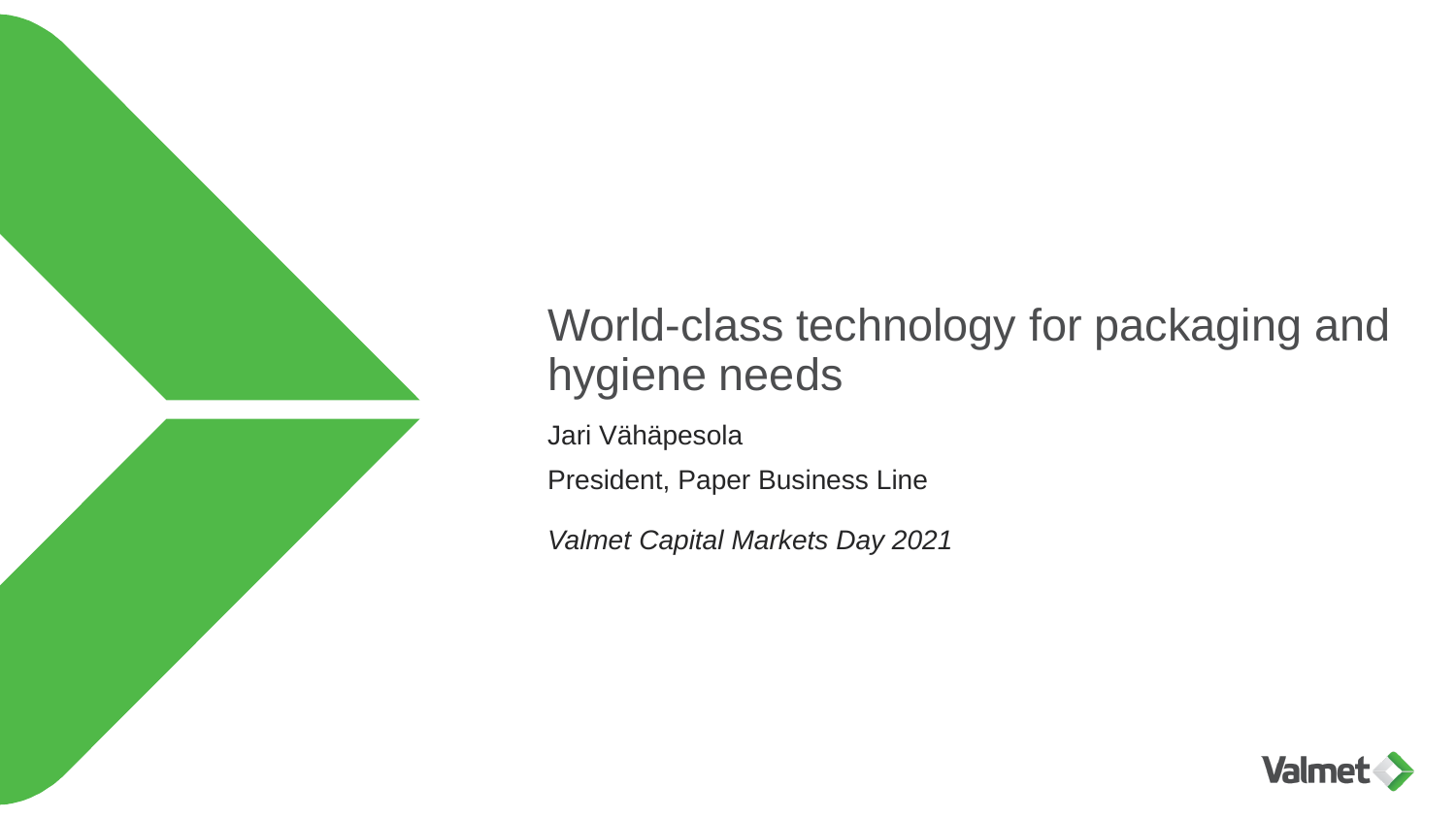## Paper business line offering



**Stock preparation and recycled fiber**

#### • **Stock preparation lines**

- Recycled fiber lines
- Stock preparation systems
- Approach flow systems
- Broke collection and handling

#### • **Rebuilds**

– Modernization and upgrades for performance improvements

#### • **Stand-alone products**

– E.g., refiners, screens, pulpers



#### **Board and paper production lines**

- Technologies for all board and paper grades
- Technologies for all size of machinery
- Tailor-made board and paper machines
- Modularized board and paper machines
- **Rebuilds**
	- Modernizations and grade conversions

#### **Stand-alone products**

– E.g., headboxes, sizers, winders



#### **Tissue production lines**

- Technologies for all tissue grades and products
- Technologies for all size of machinery
- Conventional, textured and structured tissue production

#### **Rebuilds**

– Upgrades for energy, product quality, safety and efficiency improvements

#### **Stand-alone products**

– E.g., headboxes, Yankee cylinders, rewinders

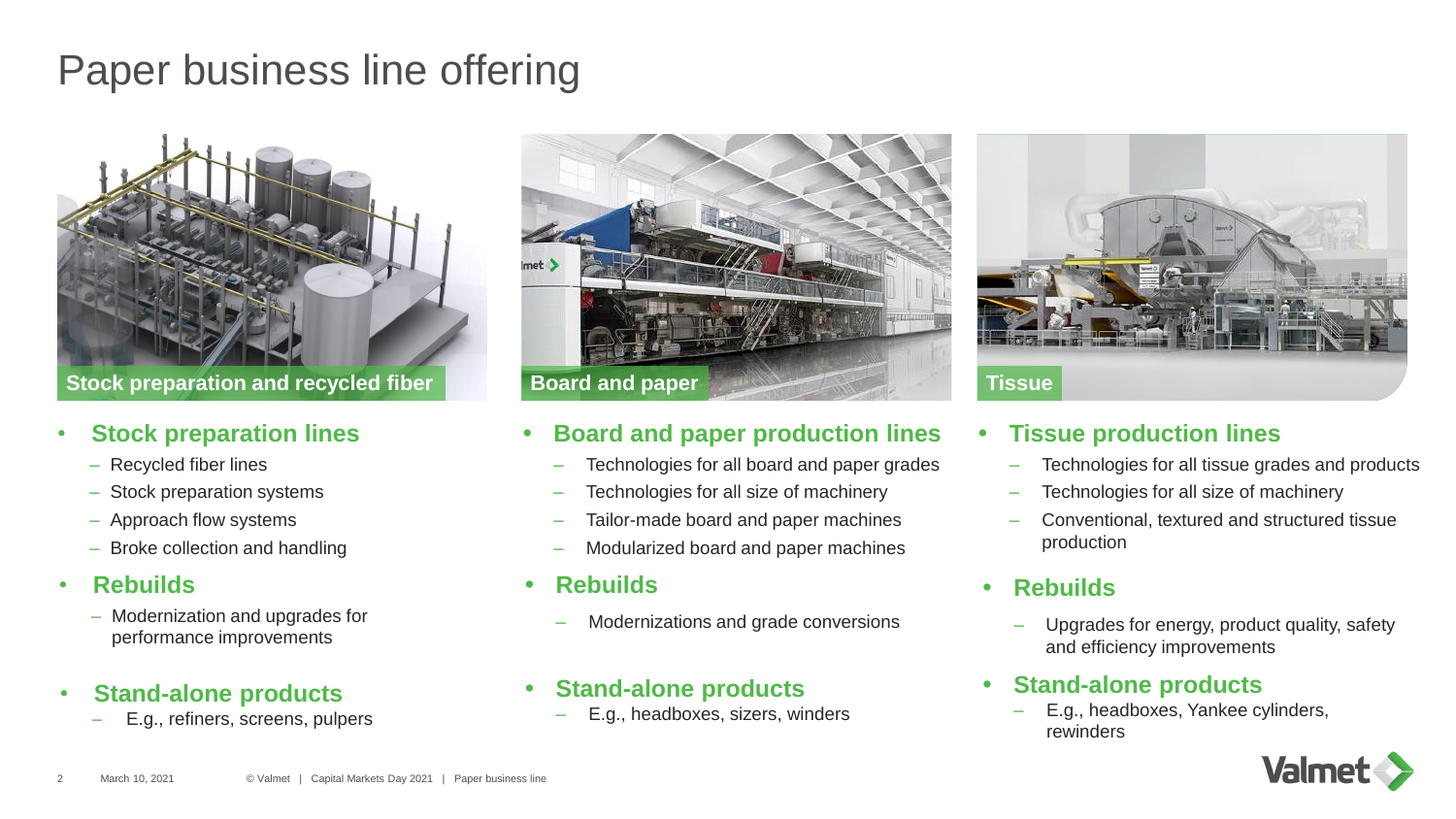## Paper Key figures at a glance



**Net Sales**





| <b>Capacity costs</b> |                           | 2015                   |                                 | 2020                              |
|-----------------------|---------------------------|------------------------|---------------------------------|-----------------------------------|
| <b>EUR million</b>    |                           | 270                    |                                 | 301                               |
| % of net sales        |                           | 41%                    |                                 | 28%                               |
|                       | <b>Market</b><br>position | <b>Market</b><br>share | <b>Estimated</b><br>market size | Long-term<br>end market<br>growth |
| <b>Board</b>          | #1                        | ~1.50%                 | EUR <sub>1</sub> bn             | $\sim$ 2-3%                       |
| <b>Tissue</b>         | #1                        | ~1.35%                 | <b>EUR 0.7 bn</b>               | $\sim$ 3-4%                       |
| <b>Paper</b>          | #1                        | ~1.50%                 | <b>EUR 0.4 bn</b>               | $\sim -3\%$                       |

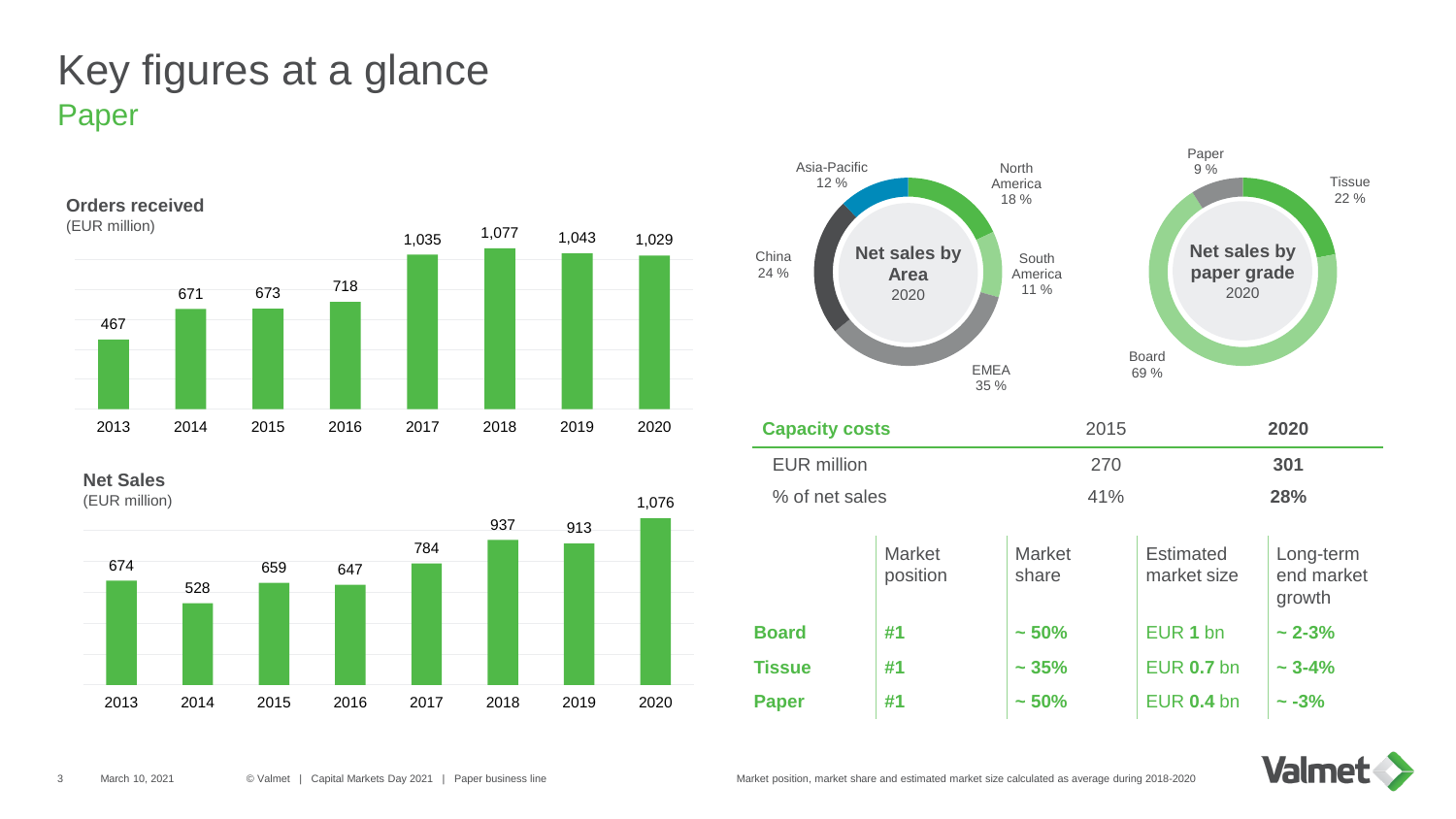## Market drivers



- World trade, e-commerce and emerging markets growth drive packaging
- Shift from plastic packaging to renewable materials
- Demand for light-weight board
- Conversions from paper to board



- Rise in purchasing power and living standards
- Urbanization and improved hygiene
- Fast economic growth in emerging markets
- Demand for higher quality
- Consumers' higher hygiene standards



- Need for specialty papers
- Increasing role of digital media decreases demand for printing papers
- Demand for technology-driven efficiency improvements

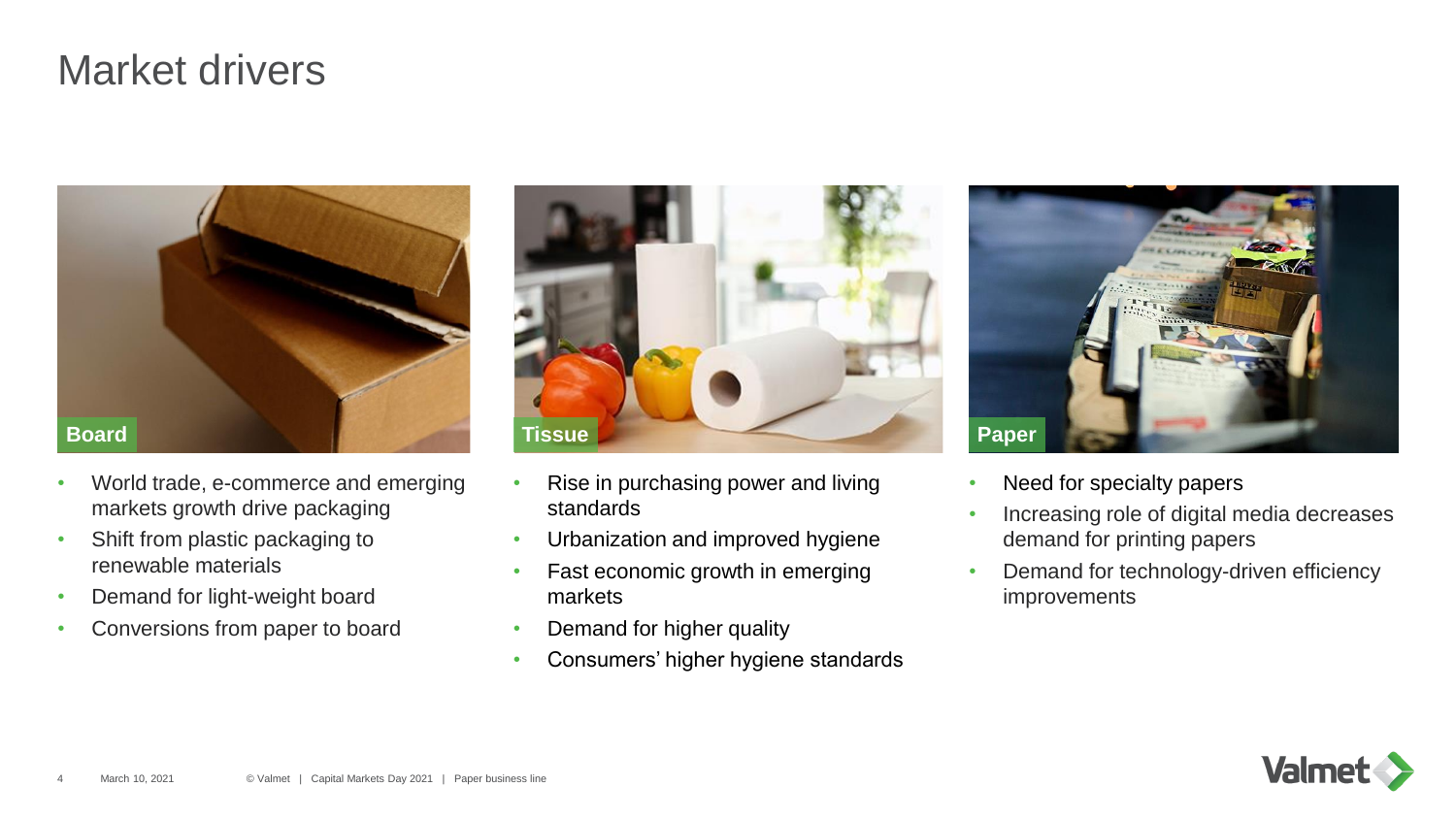## **Outlook**

Containerboard and tissue are the fastest growing products

- World demand for paper and board is forecasted to grow 1.3% p.a. in the long term, reaching 486 million tons in 2030 compared to 414 million tons in 2019
- Annual consumption growth per paper grade 2016A-2030F:

| - Containerboard | +61 million tons $(+2.5%)$    |  |
|------------------|-------------------------------|--|
| - Fine papers    | $-34$ million tons $(-3.0\%)$ |  |
|                  |                               |  |

- 
- 
- 
- Cartonboard +19 million tons (+2.3%)
- Tissue  $+21$  million tons  $(+3.0\%)$
- Newsprint -15 million tons (-6.8%)





Source: RISI Fastmarket

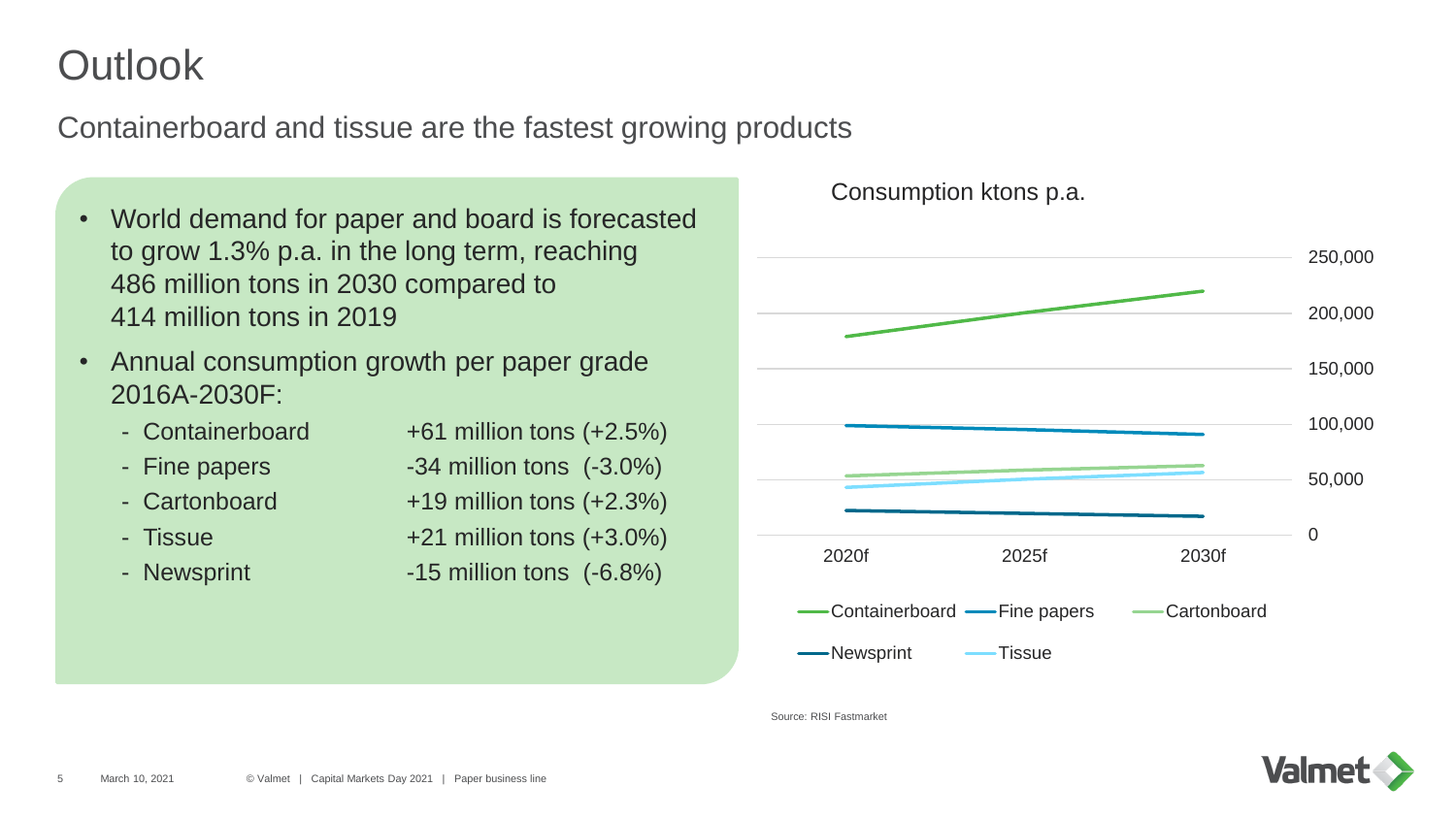## Stronger technology offering and customer support Must-win #1 – Customer

#### Recent development

- Valmet acquired PMP Group
- Widened technology offering by adding small and medium size machinery for Tissue, Board & Paper
- Extended expertise and assets to further strengthen our ability to serve our customers

#### Next steps and development actions

- Integration and harmonization of our operations
- Further development to strengthen our product portfolio
- Introduction of Valmet's new technology offering through global sales network

#### **PMP Group and Valmet joining forces**



**Customer** Technology Process People

**"** *We care about customer's success and will continue to work closely together to provide best possible solution to each customer* **"**

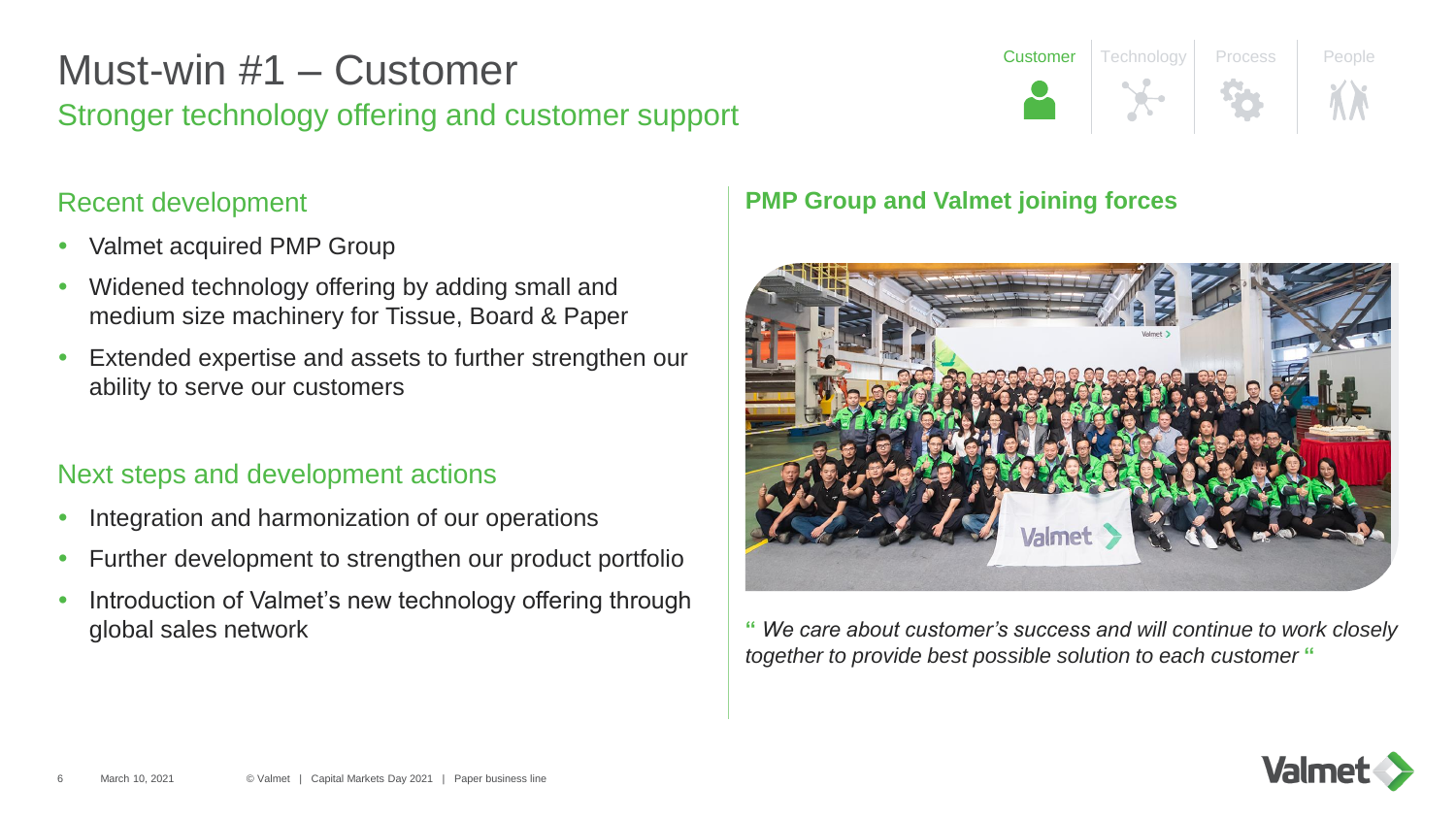## World-class equipment for resource efficient production Must-win #2 – Technology

#### Recent development

- Solutions to produce new high-value end products with variety of raw materials
- Long-term development to enhance raw material, water and energy efficiency and reduce  $CO<sub>2</sub>$  emissions in paper, board and tissue production
- Collaboration project with Metsä Spring to produce fossil free 3D fiber products

#### Next steps and development actions

- Special focus on energy and material efficiency and solutions to reduce carbon footprint
- Barrier development for packaging grades
- Development of Microfibrillated Cellulose (MFC) applications

#### **Valmet and Metsä Spring begin construction of 3D fiber pilot plant**

Customer Technology Process People



**"***We have an ambitious goal to build a significant business based on the top-class know-how of Valmet, Metsä Group and several other companies. The pilot plant is developing and testing many new innovations that support one of our goals to replace plastic in various packaging solutions"*

Jarkko Tuominen, project leader at Metsä Spring

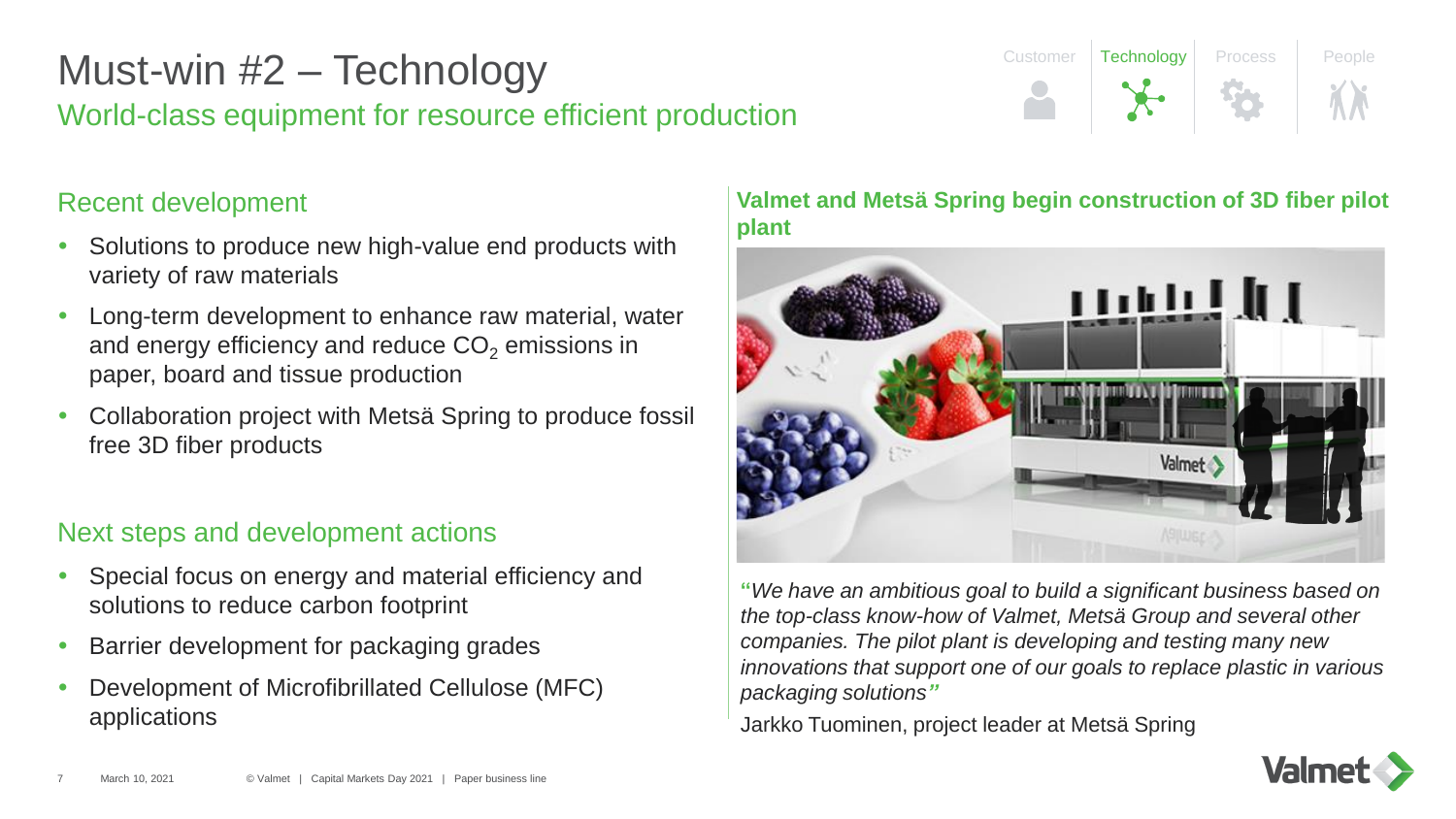## Quick turnaround to remote mode Must-win #3 – Process

#### Recent development

- Remote commissioning and start-up of new tissue and board machine installations
- Remote pilot trials at Paper Technology Center and Tissue Technology Center
- Remote FAT's and customer inspections

#### Next steps and development actions

- Evaluate and further develop our way to operate and support customers remotely
- Continue to develop Industrial Internet solutions to increase efficiency, reliability and automated operations

# Customer Technology Process People

#### **Starting up new tissue machine remotely**



**"***We formed a single strong team with the customer, working together day and night. Whatever the issues, we overcame them jointly. It wasn't a one-company or one-man show – it was a joint effort. I'm very proud of our team – they did a brilliant job and walked the extra mile to get there"* Pyry Hämäläinen, MC Project Manager, Valmet

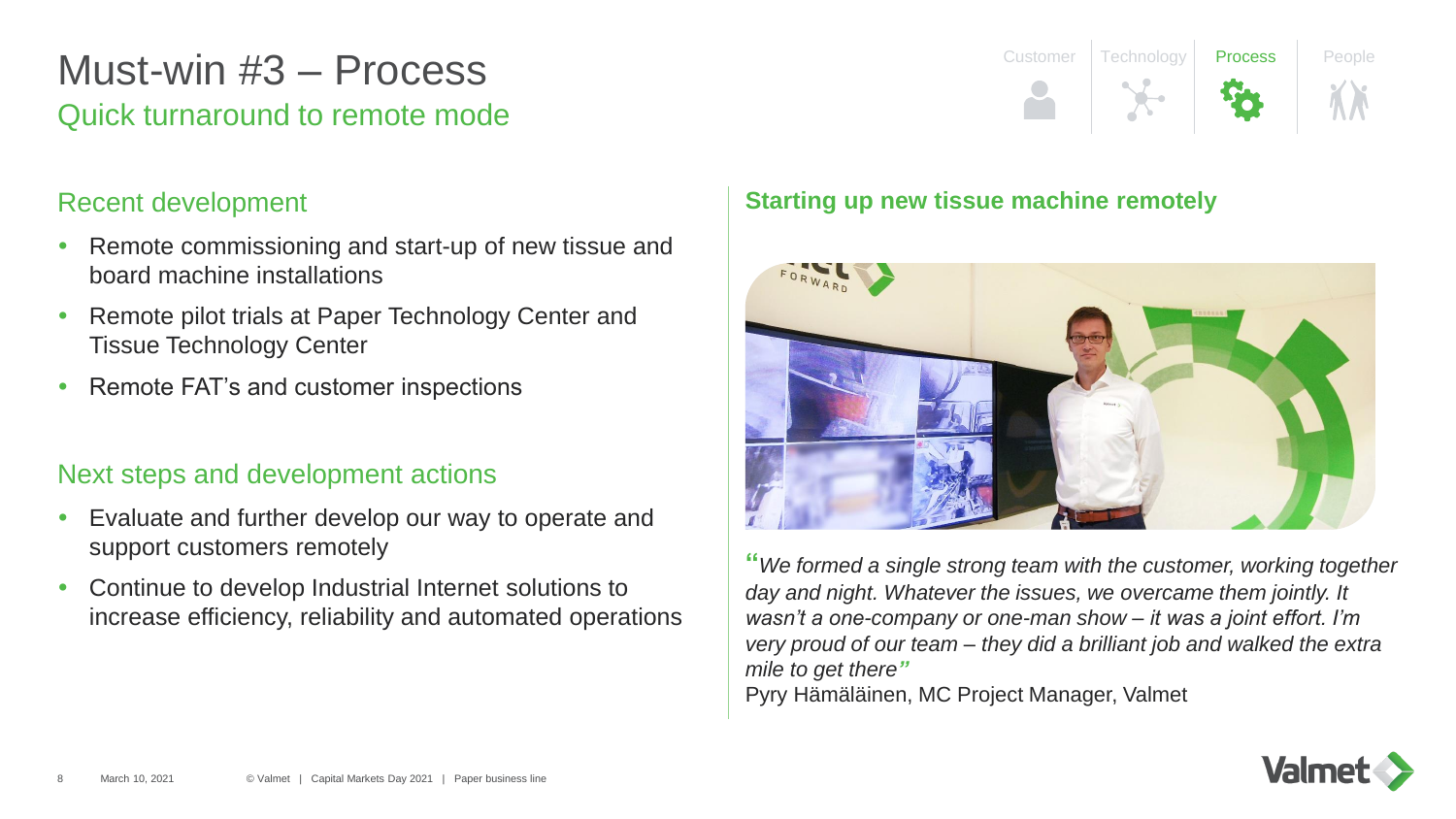## Ensuring future competences Must-win #4 – People

#### Recent development

- Graduate program established in September 2020
- Extensive training program
	- To secure new and future competences
	- Provides a broad understanding of the business and operations
	- Theoretical and practical training
	- Job rotation
	- Mentoring program

#### Next steps and development actions

- Recruitment for Valmet International Graduate program 2021 ongoing
- More international focus
- Sharing blogs and podcasts

### **Valmet Graduate Program**



Customer Technology Process **People** 

**"***My home department is in R&D, but I will also spend time in Production, Sales and Automation. It is amazing how open and welcoming everyone has been, showing interest in what you are doing and often giving more information than just answering your question* **"** Bartlomiej Madura, Trainee, Valmet Graduate Program